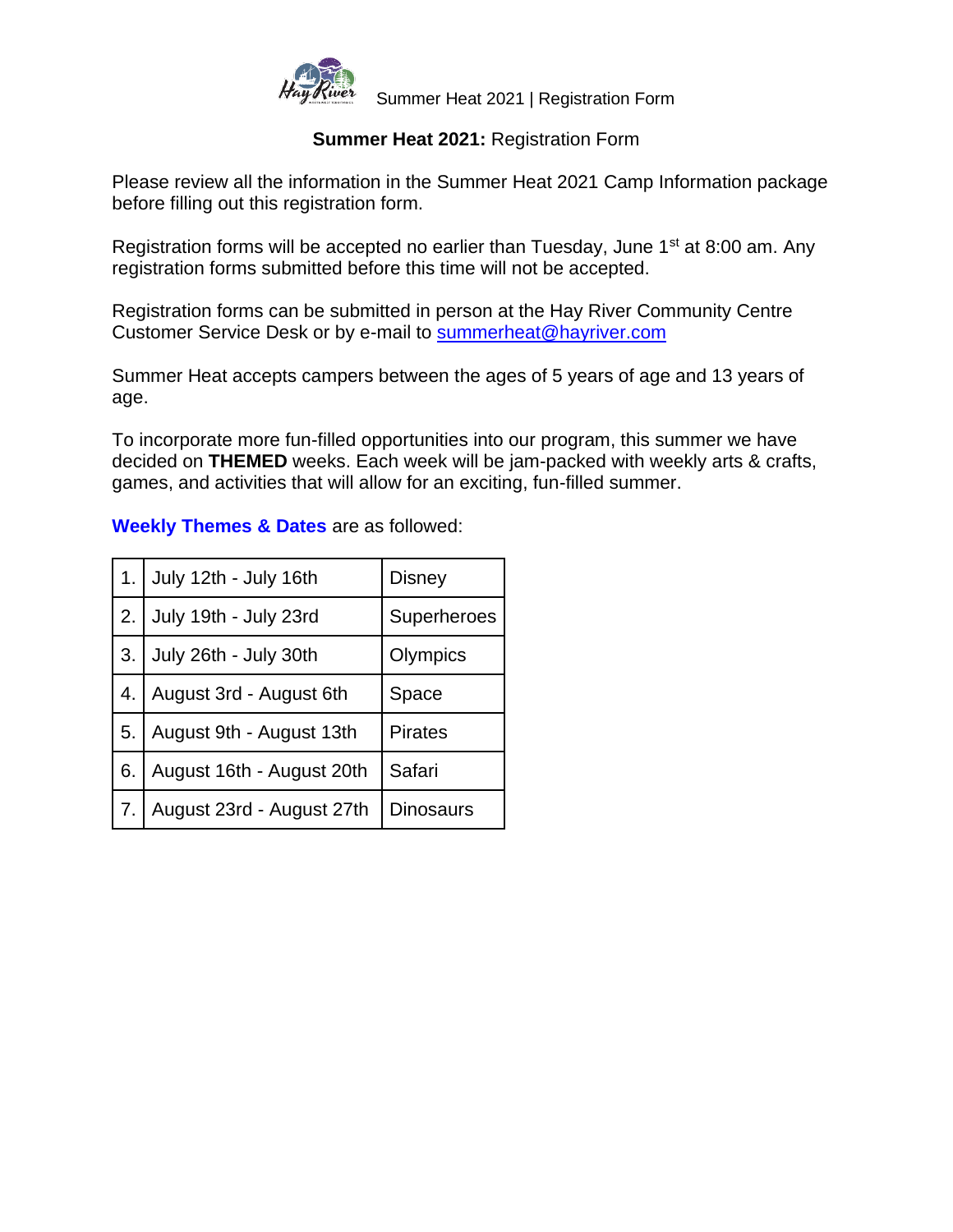

Hay River<br>Summer Heat 2021 | Registration Form

| <b>Camper Information</b>                                                                                                           |                                                                                                                                                                                                                                                     |  |  |  |  |  |
|-------------------------------------------------------------------------------------------------------------------------------------|-----------------------------------------------------------------------------------------------------------------------------------------------------------------------------------------------------------------------------------------------------|--|--|--|--|--|
| <b>First Name:</b>                                                                                                                  | Last Name:<br><u> 1989 - Andrea Station Barbara, amerikan per</u>                                                                                                                                                                                   |  |  |  |  |  |
| Date of Birth:                                                                                                                      | <u> 2000 - Andrea Albert III, politik eta politik eta politik eta politik eta politik eta politik eta politik e</u><br>Age:<br><u> 1980 - Johann Barn, mars eta bainar eta bat erroman erroman erroman erroman erroman erroman erroman erroman </u> |  |  |  |  |  |
| Address:                                                                                                                            | and the control of the control of the control of the control of the control of the control of the control of the                                                                                                                                    |  |  |  |  |  |
| <b>Medical Information:</b> Please list all relevant medical information here.<br>(Allergies, medication, special conditions, etc.) |                                                                                                                                                                                                                                                     |  |  |  |  |  |
|                                                                                                                                     |                                                                                                                                                                                                                                                     |  |  |  |  |  |
|                                                                                                                                     |                                                                                                                                                                                                                                                     |  |  |  |  |  |
|                                                                                                                                     |                                                                                                                                                                                                                                                     |  |  |  |  |  |
| <b>Contact Information</b>                                                                                                          |                                                                                                                                                                                                                                                     |  |  |  |  |  |
| Name                                                                                                                                |                                                                                                                                                                                                                                                     |  |  |  |  |  |
| <b>Phone Number</b>                                                                                                                 | <b>Work Number</b>                                                                                                                                                                                                                                  |  |  |  |  |  |
| Email                                                                                                                               |                                                                                                                                                                                                                                                     |  |  |  |  |  |
| Name                                                                                                                                | Relation to Camper Nelson States and Security Assembly                                                                                                                                                                                              |  |  |  |  |  |
| <b>Phone Number</b>                                                                                                                 | <b>Work Number</b>                                                                                                                                                                                                                                  |  |  |  |  |  |
| Email                                                                                                                               |                                                                                                                                                                                                                                                     |  |  |  |  |  |
|                                                                                                                                     |                                                                                                                                                                                                                                                     |  |  |  |  |  |
| Name                                                                                                                                | Relation to Camper<br><u> </u>                                                                                                                                                                                                                      |  |  |  |  |  |
| <b>Phone Number</b>                                                                                                                 | <b>Work Number</b>                                                                                                                                                                                                                                  |  |  |  |  |  |
| Email                                                                                                                               |                                                                                                                                                                                                                                                     |  |  |  |  |  |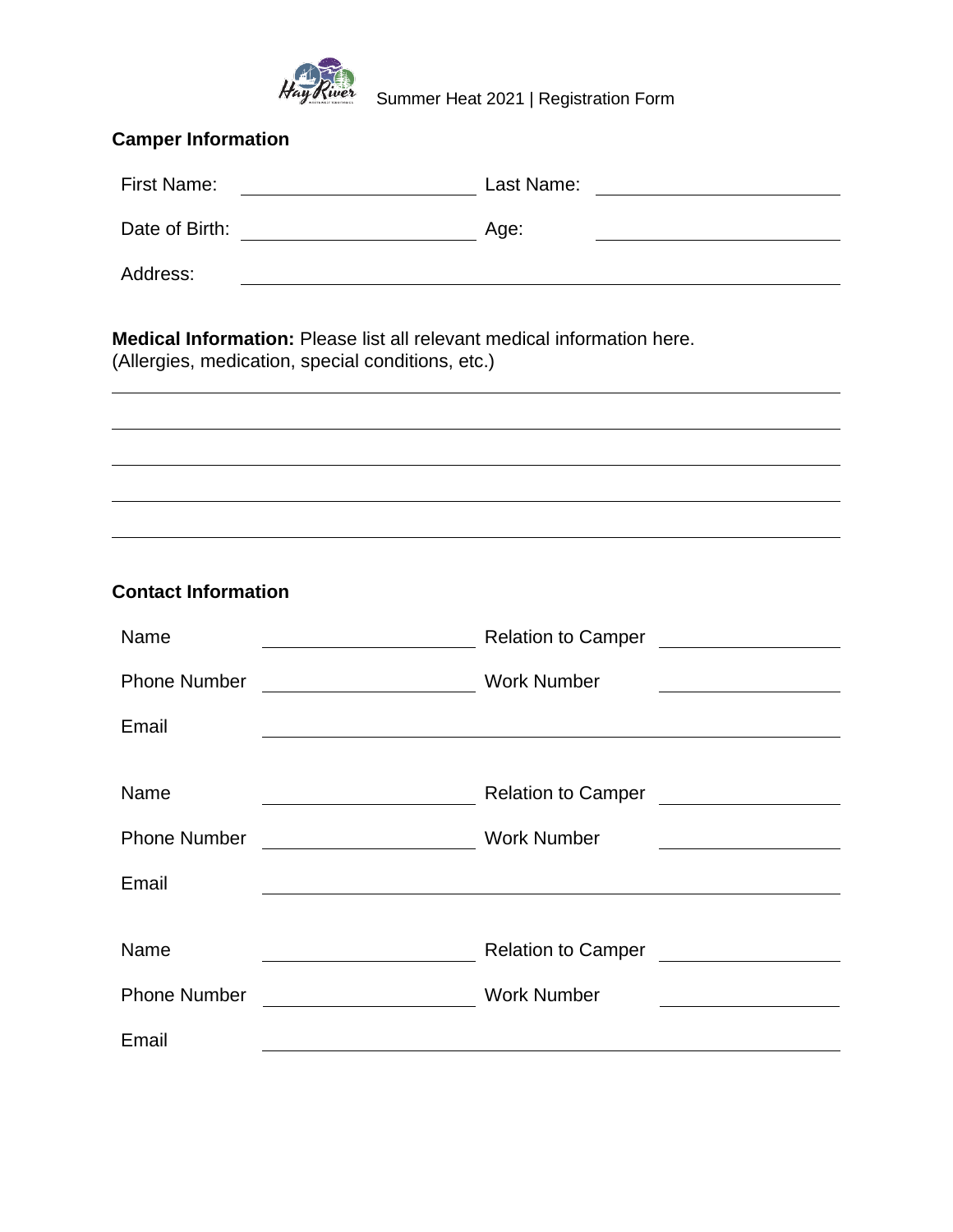

### **Camp Information**

Please select one of the following options. Return the Registration package to the Hay River Community Centre Customer Service Desk or e-mail to [summerheat@hayriver.com](mailto:summerheat@hayriver.com) no earlier than June 1<sup>st</sup> at 8:00 am.

Summer Heat has a maximum of 30 campers per week. Registration packages will be reviewed based on the order they were received. Once registration packages have been received and reviewed the Town of Hay River staff will be in contact about if you have been successful in gaining a spot in the program. After you have received the call or e-mail you will have 48 hours to pay. If you have not paid within 48 hours the next person on the wait list will be offered the spot. If you have not received a spot, you will be put on the wait list. If a spot becomes available, you will be contacted and will have 48 hours to pay.

Payments can be made in person with debit or cash. Credit is accepted in person or over the phone.

To ensure the Town of Hay River staff can contact you as easily and quickly as possible please ensure that all the contact information provided on the previous page is up to date and accurate.

#### **Please select an option and fill-in all information**

|   | <b>Full-Summer</b> | \$475.00<br>Weeks not attending camp (limit of 2):                      | <b>T-Shirt Size:</b>                                                                                                                                     |
|---|--------------------|-------------------------------------------------------------------------|----------------------------------------------------------------------------------------------------------------------------------------------------------|
|   | One Week           | \$100.00<br>Weeks attending camp:                                       |                                                                                                                                                          |
|   | Daily Drop-In      | \$25.00<br>the program that day. Payment is paid the day of the drop-in | Please indicate if you would like to be on our list of potential drop-ins. You<br>must confirm with the Lead Summer Heat play leader if there is room in |
| X |                    | Early Drop-Off and Pick-Up Deposit                                      | \$20.00                                                                                                                                                  |

Deposit must be paid in cash before the start of the program. If a camper is dropped off early or late being picked up, then \$5.00 will be removed from the deposit. Staff will always inform parents/guardians if part of their deposit is being used. If the deposit is not used by the end of the summer, then the remaining funds will be returned at the end of the summer.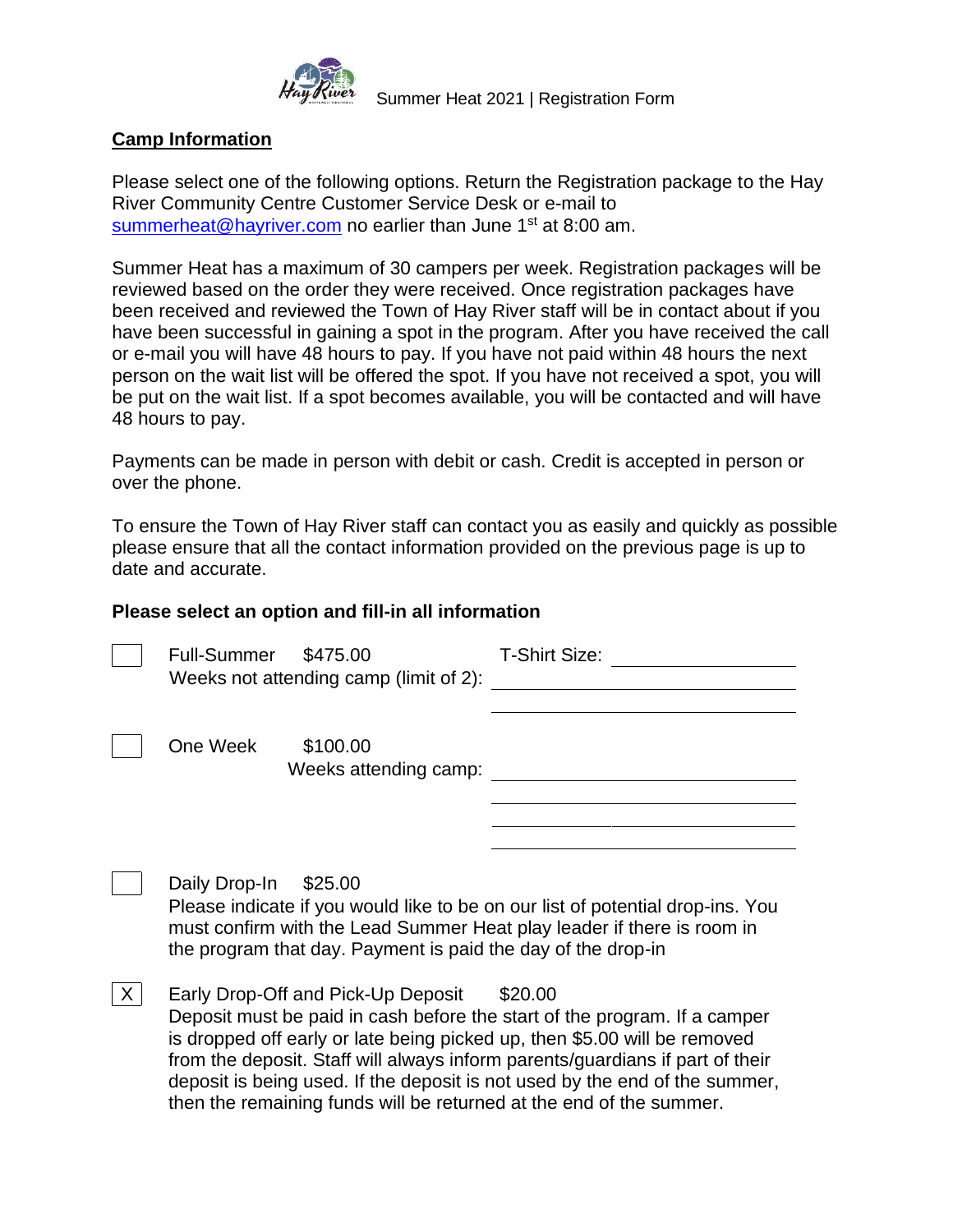

# **Photo Release**

Summer Heat staff will be taking photos of the campers throughout the summer. The staff will be posting them on social media periodically. If you do not want your child included in our photos, please indicate on the form below.



I **do not** want my child in photos

If you authorize the use of photos with your child, please fill in the following form:

I authorize the Town of Hay River, its assigns, and transferees to copyright, use and publish the same in print and/or electronically.

I agree that the Town of Hay River may use the photographs with or without my name and for any lawful purpose, including for example such purposes as publicity, illustration, advertising, and web content for a period of \_\_\_\_ year(s).

I have read and understand the above:

| Full Name:<br><u> 1980 - Andrea Albert III, politik a postal de la provincia de la provincia de la provincia de la provincia d</u> |  |  |  |  |
|------------------------------------------------------------------------------------------------------------------------------------|--|--|--|--|
|                                                                                                                                    |  |  |  |  |
|                                                                                                                                    |  |  |  |  |
| Address:<br><u> 1980 - Johann John Stone, mars et al. (b. 1980)</u>                                                                |  |  |  |  |
| Date:                                                                                                                              |  |  |  |  |
| Signature of Parent or Guardian (if under 18):                                                                                     |  |  |  |  |